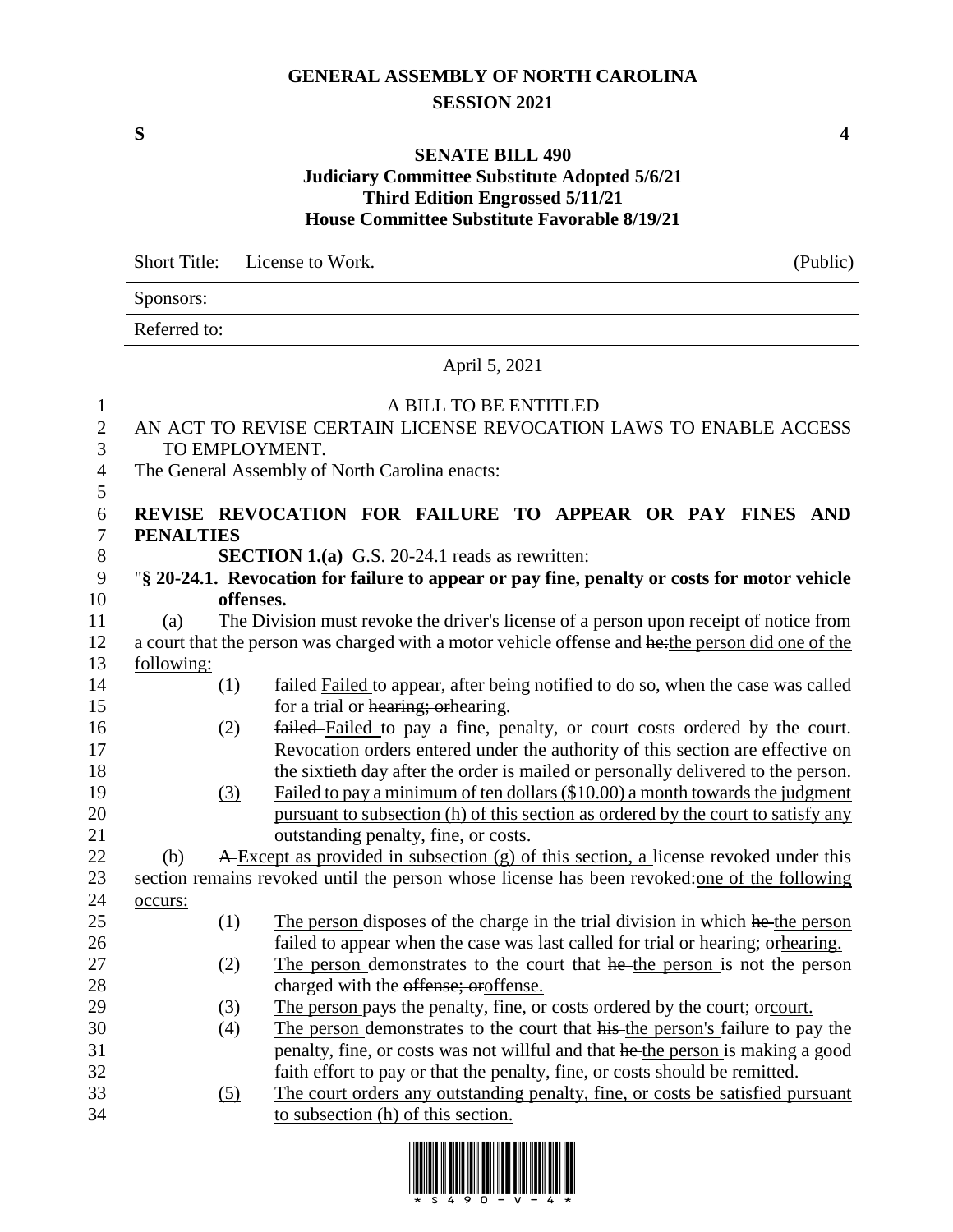Upon receipt of notice from the court that the person has satisfied the conditions of this subsection

 applicable to his case, the Division must restore the person's license as provided in subsection  $3 \quad (e), (c)$  of this section. In addition, if the person whose license is revoked is not a resident of this State, the Division may notify the driver licensing agency in the person's state of residence that the person's license to drive in this State has been revoked.

 (b1) A defendant must be afforded an opportunity for a trial or a hearing within a reasonable time of the defendant's appearance. Upon motion of a defendant, the court must order that a hearing or a trial be heard within a reasonable time.

 (c) If the person satisfies the conditions of subsection (b) of this section, that are 10 applicable to his the person's case before the effective date of the revocation order, the revocation 11 order and any entries on his the person's driving record relating to it shall be deleted and the 12 person does not have to pay the restoration fee set by G.S. 20-7(i1). For Except as otherwise provided in subsection (g) of this section, for all other revocation orders issued pursuant to this 14 section, G.S. 50-13.12 or G.S. 110-142.2, the person must pay the restoration fee and satisfy any other applicable requirements of this Article before the person may be relicensed.

 (d) To facilitate the prompt return of licenses and to prevent unjustified charges of driving while license revoked, the clerk of court, upon request, must give the person a copy of the notice it sends to the Division to indicate that the person has complied with the conditions of subsection (b) of this section, applicable to his case. If the person complies with the condition before the 20 effective date of the revocation, the notice must indicate that the person is eligible to drive if he the person is otherwise validly licensed.

 (e) As used in this section and in G.S. 20-24.2, the word offense includes crimes and infractions created by this Chapter.

 (f) If a license is revoked under subdivision (2) of subsection (a) of this section, and for no other reason, the person subject to the order may apply to the court for a limited driving privilege valid for up to one year or until any fine, penalty, or court costs ordered by the court are paid. The court may grant the limited driving privilege in the same manner and under the terms and conditions prescribed in G.S. 20-16.1. A person is eligible to apply for a limited driving privilege under this subsection only if the person has not had a limited driving privilege granted under this subsection within the three years prior to application.

 (g) Except for a revocation order entered under this section resulting from a charge of impaired driving, the Division shall lift a revocation for failure to appear pursuant to subdivision (1) of subsection (a) of this section 12 months after the effective date of revocation if the person furnishes proof to the satisfaction of the Division that the person is maintaining financial responsibility as provided in G.S. 20-279.21. Any person whose drivers license was unencumbered pursuant to this subsection who drives any motor vehicle on the highways of the State without maintaining financial responsibility is guilty of failure to maintain financial responsibility pursuant to G.S. 20-313 and driving while license revoked pursuant to G.S. 20-28(a4).

 (h) A person may petition the court to order the Division to lift the revocation on the condition that the person pay a minimum of ten dollars (\$10.00) a month towards the judgment which resulted in revocation, to the clerk of superior court in the county where the judgment was entered, every month until the judgment is paid in full. The court shall grant the petition if the person can show that the person has had no conviction for any traffic offense in the 12 months prior to the petition. If the person fails to make a payment of ten dollars (\$10.00) or more for a period of 60 days, the clerk shall notify the Division of the lapse. When notified, the Division shall revoke the person's drivers license in accordance with subsection (a) of this section." **SECTION 1.(b)** G.S. 20-7(i1) reads as rewritten:

 "(i1) Restoration Fee. – Any person whose drivers license has been revoked pursuant to 50 the provisions of this Chapter, other than G.S. 20-17(a)(2) shall pay a restoration fee of sixty five dollars (\$65.00). A person whose drivers license has been revoked under G.S. 20-17(a)(2) shall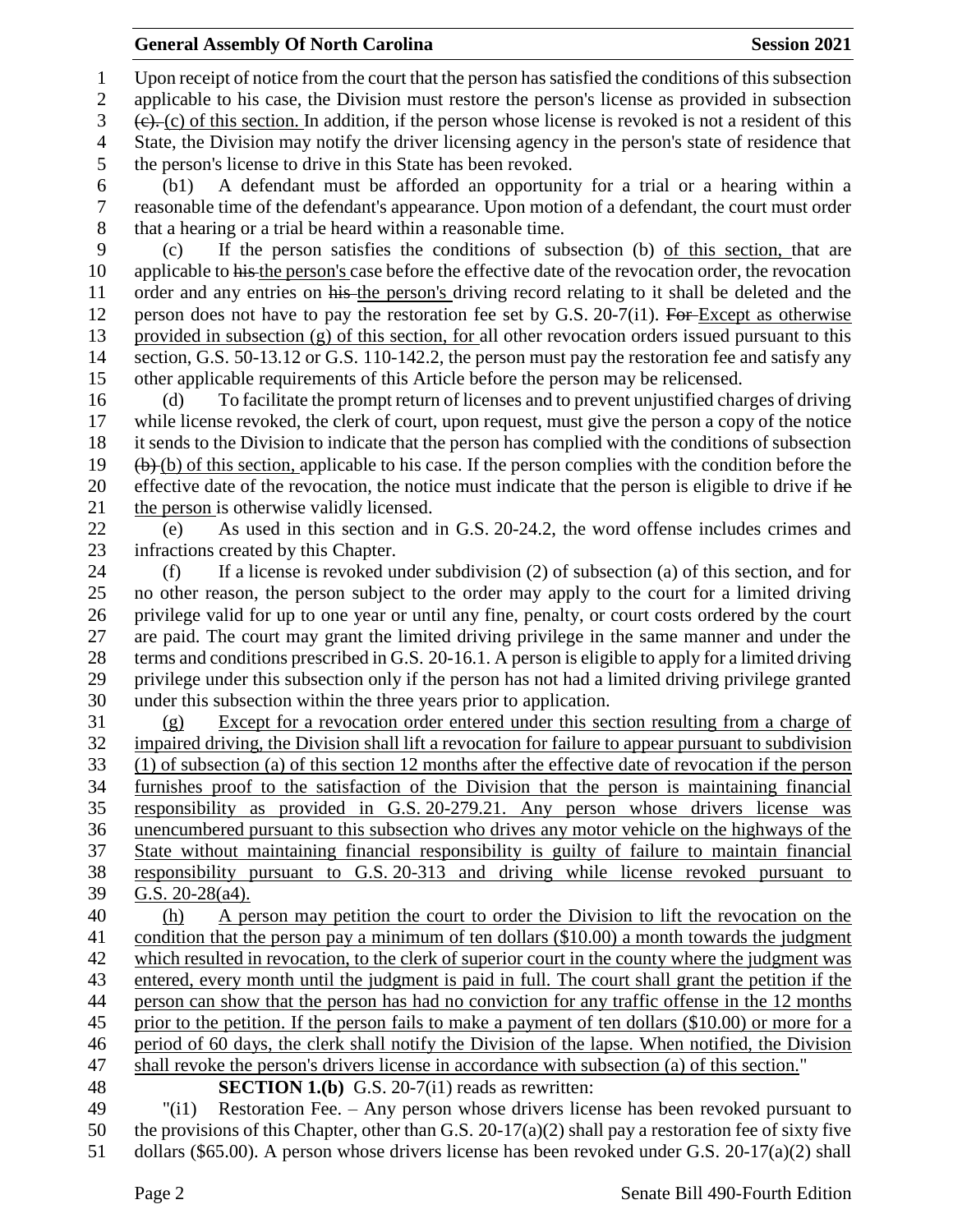## **General Assembly Of North Carolina Session 2021**

 pay a restoration fee of one hundred thirty dollars (\$130.00). The fee shall be paid to the Division prior to the issuance to such person of a new drivers license or the restoration of the drivers license. The restoration fee shall be paid to the Division in addition to any and all fees which may be provided by law. This restoration fee shall not be required from any licensee whose license was revoked or voluntarily surrendered for medical or health reasons whether or not a medical evaluation was conducted pursuant to this Chapter. The sixty five dollar (\$65.00) fee, and the first one hundred five dollars (\$105.00) of the one hundred thirty dollar (\$130.00) fee, shall be deposited in the Highway Fund. Twenty five dollars (\$25.00) of the one hundred thirty dollar (\$130.00) fee shall be used to fund a statewide chemical alcohol testing program administered by the Forensic Tests for Alcohol Branch of the Chronic Disease and Injury Section of the Department of Health and Human Services. Notwithstanding any other provision of law, a restoration fee assessed pursuant to this subsection may be waived by the Division when (i) the restoration fee remains unpaid for more than 10 years from the date of assessment and (ii) the person responsible for payment of the restoration fee has been issued a drivers license by the Division after the effective date of the revocation for which the restoration fee is owed. The Division may also allow the person to pay restoration fees and other service fees on a sliding scale adjusted to reflect the person's ability to pay on a finding by the Commissioner that the license holder has shown good cause for not being able to pay the full amount. The Office of State Budget and Management shall annually report to the General Assembly the amount of fees deposited in the General Fund and transferred to the Forensic Tests for Alcohol Branch of the Chronic Disease and Injury Section of the Department of Health and Human Services under this subsection." **SECTION 1.(c)** This section becomes effective December 1, 2021, and applies to revocations and suspensions before, on, or after that date. **REVISE REVOCATION FOR MOVING OFFENSE COMMITTED WHILE LICENSE SUSPENDED OR REVOKED SECTION 2.(a)** G.S. 20-28.1 reads as rewritten: "**§ 20-28.1. Conviction of moving offense committed while driving during period of suspension or revocation of license.** (a) Upon receipt of notice of conviction of any person of a motor vehicle moving offense, such offense having been committed while such person's driving privilege was in a state of suspension or revocation, the Division shall revoke such person's driving privilege for an additional period of time as set forth in subsection (b) hereof. subsection (b) of this section. For purposes of this section a violation of G.S. 20-7(a), 20-24.1, or 20-28(a) or (a2) shall not be considered a "motor vehicle moving offense" unless the offense occurred in a commercial motor vehicle or the person held a commercial drivers license at the time of the offense. A violation of G.S. 20-313 is considered a "motor vehicle moving offense" for the purposes of this section. (b) When a driving privilege is subject to revocation under this section, the additional period of revocation shall be as follows: 41 (1) A first such revocation shall be for one year; For a first offense under this section, there is no additional period of revocation if (i) the offense which resulted in the underlying revocation has been resolved or (ii) the person is complying with a payment plan ordered by the court to satisfy any outstanding penalty, fine, or costs related to the offense which resulted in the underlying revocation. (2) A second such revocation shall be for two years; andFor a second offense under this section, the additional period of revocation is one year. (3) A third or subsequent such revocation shall be permanent.For a third and subsequent offense under this section, the additional period of revocation is two years, except that if the person committed the offense while the person's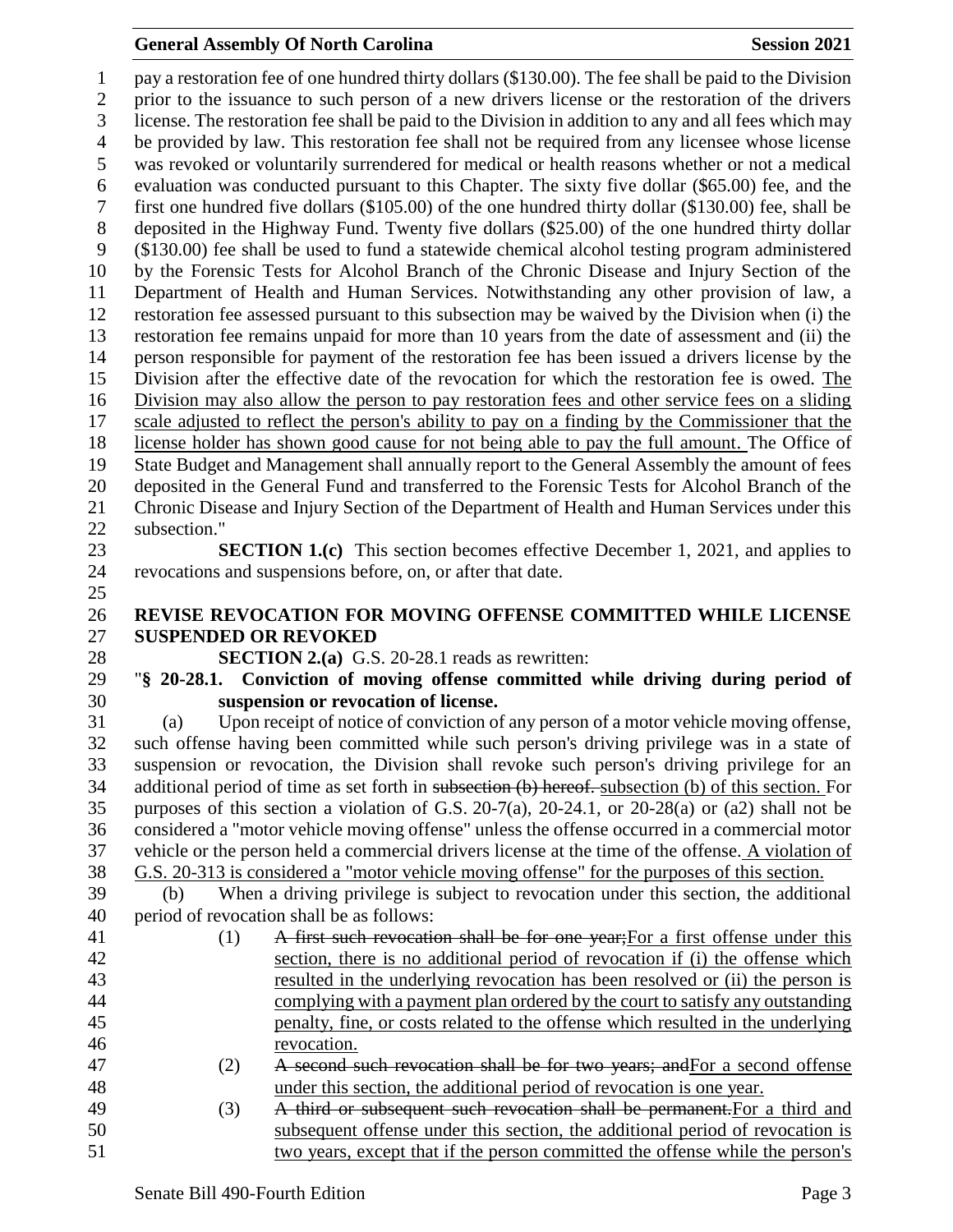|                  | <b>General Assembly Of North Carolina</b><br><b>Session 2021</b>                                                                                                                        |  |  |
|------------------|-----------------------------------------------------------------------------------------------------------------------------------------------------------------------------------------|--|--|
| $\mathbf 1$      | driving privilege was revoked or suspended for impaired driving, the                                                                                                                    |  |  |
| $\overline{2}$   | revocation is permanent.                                                                                                                                                                |  |  |
| 3                | A person whose license has been revoked under this section for one year may apply<br>(c)                                                                                                |  |  |
| $\overline{4}$   | for a license after 90 days. A person whose license has been revoked under this section for two                                                                                         |  |  |
| 5                | years may apply for a license after 12 months. A person whose license has been revoked under                                                                                            |  |  |
| 6                | this section permanently may apply for a license after three years. Upon the filing of an                                                                                               |  |  |
| $\boldsymbol{7}$ | application, the Division may, with or without a hearing, issue a new license upon satisfactory                                                                                         |  |  |
| $8\,$            | proof that the former licensee has not been convicted of a moving violation under this Chapter                                                                                          |  |  |
| 9                | or the laws of another state, or a violation of any provision of the alcoholic beverage laws of this                                                                                    |  |  |
| 10               | State or another state, or a violation of any provision of the drug laws of this State or another                                                                                       |  |  |
| 11               | state when any of these violations occurred during the revocation period. The Division may                                                                                              |  |  |
| 12               | impose any restrictions or conditions on the new license that the Division considers appropriate                                                                                        |  |  |
| 13               | for the balance of the revocation period. When the revocation period is permanent, the restrictions                                                                                     |  |  |
| 14               | and conditions imposed by the Division may not exceed three years. A person that applies for a                                                                                          |  |  |
| 15               | license under this subsection must furnish proof to the satisfaction of the Division that the person                                                                                    |  |  |
| 16               | is maintaining financial responsibility as required by G.S. 20-279.21. Any person whose drivers                                                                                         |  |  |
| 17               | license was issued pursuant to this subsection who drives any motor vehicle on the highways of                                                                                          |  |  |
| 18               | the State without maintaining financial responsibility in violation of G.S. 20-313 is guilty of                                                                                         |  |  |
| 19               | failure to maintain financial responsibility pursuant to G.S. 20-313 and driving while license                                                                                          |  |  |
| 20               | revoked pursuant to G.S. 20-28(a4).                                                                                                                                                     |  |  |
| 21               | $\ldots$ "                                                                                                                                                                              |  |  |
| 22               | <b>SECTION 2.(b)</b> This section becomes effective December 1, 2021, and applies to                                                                                                    |  |  |
| 23               | convictions entered before, on, or after that date.                                                                                                                                     |  |  |
| 24               | <b>SECTION 3.(a)</b> G.S. 20-28 reads as rewritten:                                                                                                                                     |  |  |
| 25               | "§ 20-28. Unlawful to drive while license revoked, after notification, or while disqualified.                                                                                           |  |  |
| 26               | Driving While License Revoked. – Except as provided in subsections (a1) or (a2) of<br>(a)                                                                                               |  |  |
| 27               | this section, any person whose drivers license has been revoked who drives any motor vehicle                                                                                            |  |  |
| 28               | upon the highways of the State while the license is revoked is guilty of a Class 3 misdemeanor.                                                                                         |  |  |
| 29<br>30         | Driving While License Revoked for Impaired Driving. - Any person whose drivers<br>(a1)<br>license has been revoked for an impaired driving revocation as defined in G.S. 20-28.2(a) and |  |  |
| 31               | who drives any motor vehicle upon the highways of the State is guilty of a Class 1 misdemeanor.                                                                                         |  |  |
| 32               | Upon conviction, the person's license shall be revoked for an additional period of one year for                                                                                         |  |  |
| 33               | the first offense, two years for the second offense, and permanently for a third or subsequent                                                                                          |  |  |
| 34               | offense.                                                                                                                                                                                |  |  |
| 35               | If the person's license was originally revoked for an impaired driving revocation, the court                                                                                            |  |  |
| 36               | may order as a condition of probation that the offender abstain from alcohol consumption and                                                                                            |  |  |
| 37               | verify compliance by use of a continuous alcohol monitoring system, of a type approved by the                                                                                           |  |  |
| 38               | Division of Adult Correction and Juvenile Justice of the Department of Public Safety, for a                                                                                             |  |  |
| 39               | minimum period of 90 days.                                                                                                                                                              |  |  |
| 40               | The restoree of a revoked drivers license who operates a motor vehicle upon the highways of                                                                                             |  |  |
| 41               | the State without maintaining financial responsibility as provided by law shall be punished as for                                                                                      |  |  |
| 42               | driving without a license.                                                                                                                                                              |  |  |
| 43               | Driving Without Reclaiming License. – A person convicted under subsection (a) or<br>(a2)                                                                                                |  |  |
| 44               | (a1) of this section shall be punished as if the person had been convicted of driving without a                                                                                         |  |  |
| 45               | license under G.S. 20-35 if the person demonstrates to the court that either of the following is                                                                                        |  |  |
| 46               | true:                                                                                                                                                                                   |  |  |
| 47               | (1)<br>At the time of the offense, the person's license was revoked solely under                                                                                                        |  |  |
| 48               | G.S. 20-16.5 and one of the following applies:                                                                                                                                          |  |  |
| 49<br>50         | The offense occurred more than 45 days after the effective date of a<br>a.                                                                                                              |  |  |
|                  | revocation order issued under G.S. 20-16.5(f) and the period of                                                                                                                         |  |  |